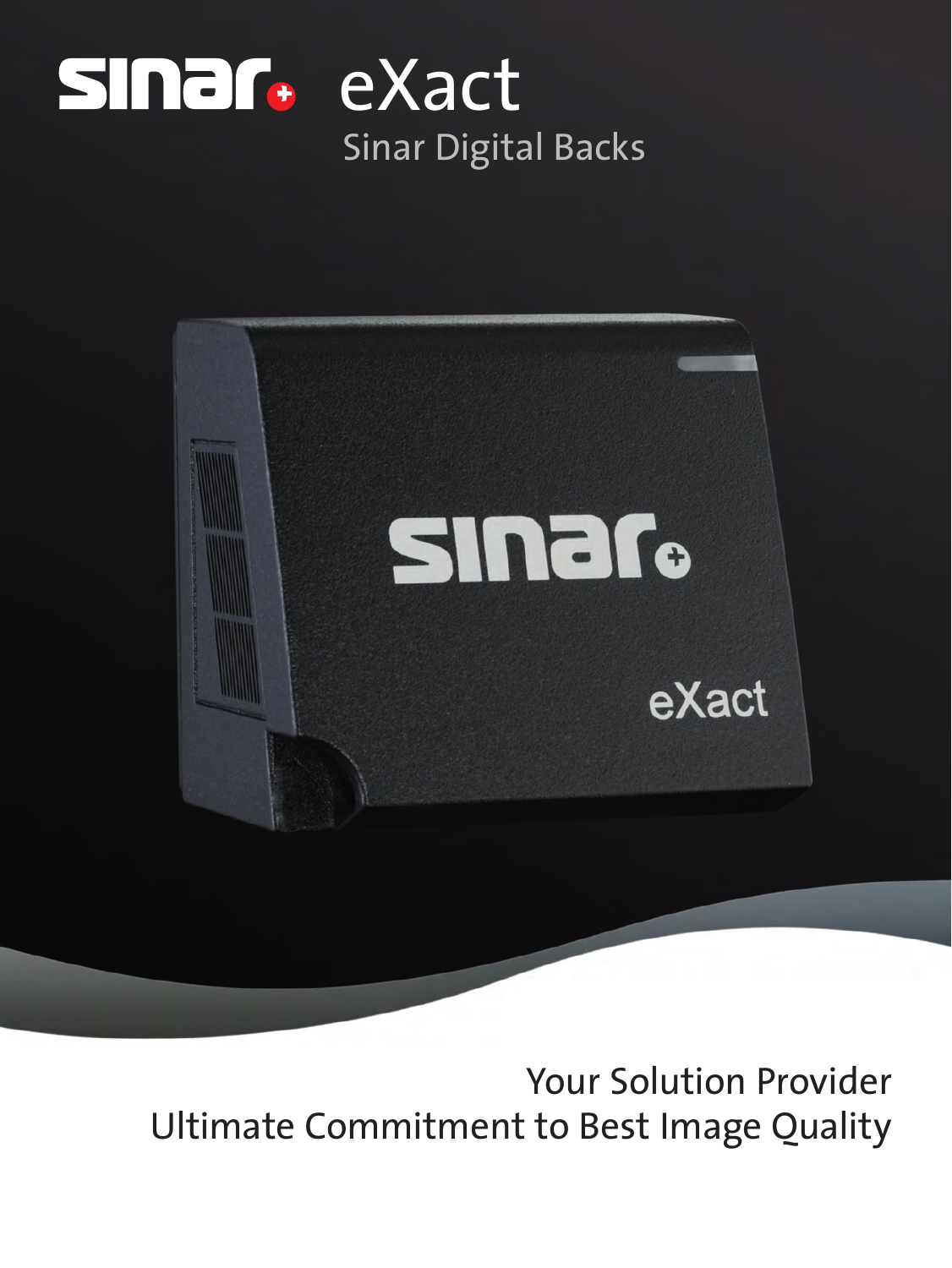





# **Sinar Digital Backs meet the Highest Quality Demands**

Sinar One- and Multishot digital backs stand for the uncompromising dedication to the highest digital image quality. All Sinar digital backs deliver results that are clearly unsurpassed in terms of color accuracy and color resolution. Based on the well-proven Sinar Microscan Technology, the Sinar eXact achieves data sizes of up to 576 MB (RGB/8 bit) in impressive multishot quality. Thanks to the downscaling function, image data sizes of 12 up to 192 megapixels can be achieved with a single digital back, giving the Sinar eXact a broad range of new fields of applications.

#### The Trailblazing Step in the Evolution of Digital Backs

This innovation seamlessly expands the current Sinar line of proven digital backs. The Sinar eXact digital back optimally rounds out the highest segment of high-end professional photography. With this reasonable expansion, Sinar is proud to feature the widest assortment of digital backs for the professional studio, thus offering exactly the right digital product for every application.

Sinar Digital Backs can be operated by means of CaptureFlow Software on Mac and PC. With this program, the user gains a professional solution for the color calibration of incoming data and of the monitor.

CaptureFlow meets the requirements of a modern workflow and sets new standards for color accuracy.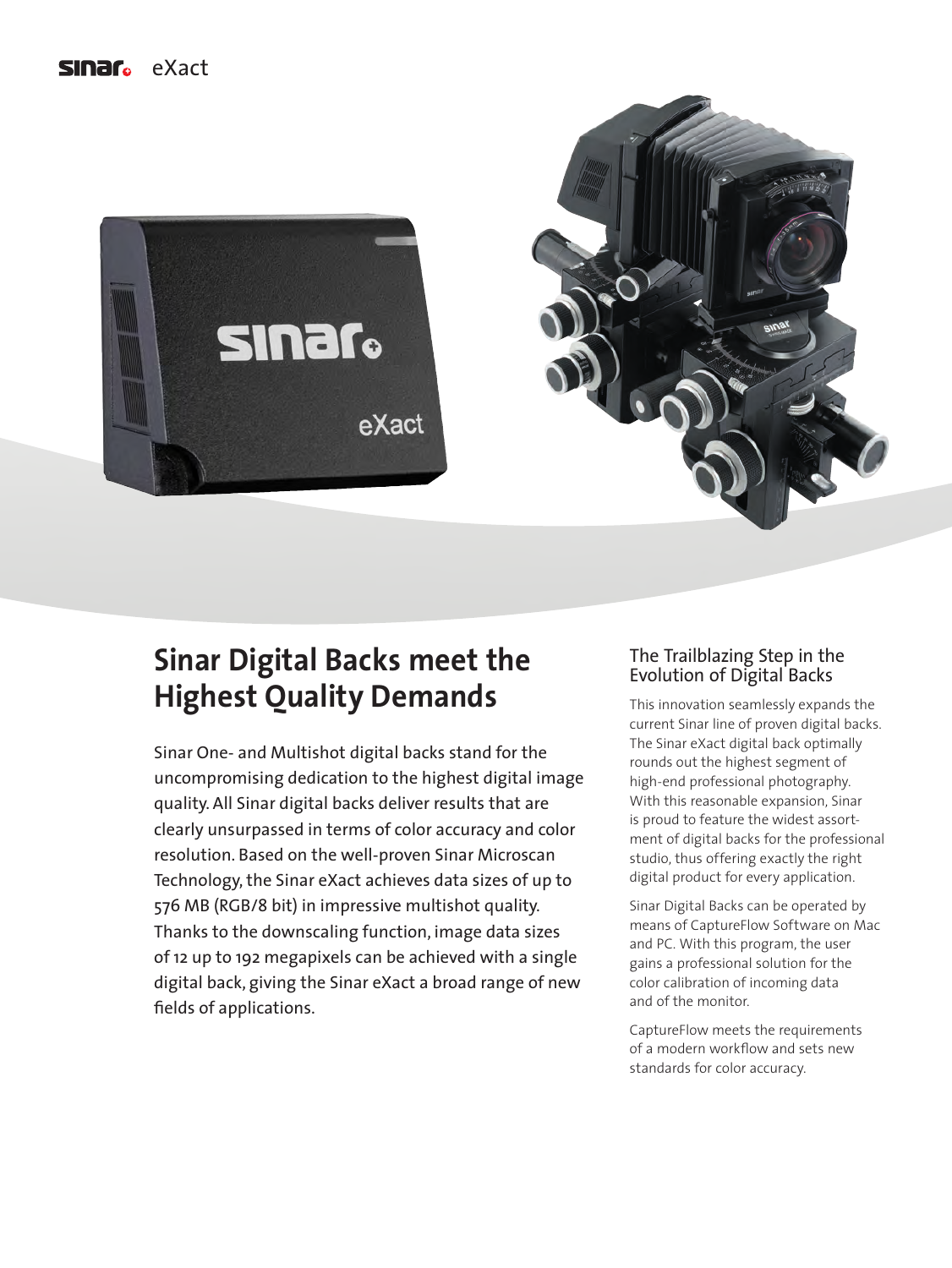## Sinar<sub>e</sub> eXact





#### When a Single Exposure is not Sufficient for the Best Image

Wherever work is being performed in the field of still-life photography or image archiving, there are Sinar Digital Backs in use. Multishot backs produce 4x higher color resolution than simple Oneshot models. Such differences are obvious and they cannot be compensated by means of high-performance Oneshot products.

With 4-shot exposures, the CCD pixel matrix is shifted 3-times from one exposure to the next by exact width of one pixel raster, so that every picture point is captured in each one of the primary colors (red, blue, 2x green). Another decisive argument in favor of the multishot technique is the clearly reduced Moiré effect, which, because of the controlled layering of colors, becomes barely noticeable. With this exposure technique, the image interpolation that is needed with oneshot backs, can be omitted completely.

# Quality First

In addition to numerous other factors, the renowned highest quality of Sinar Digital Backs is due to their uncompromised design. Components generating heat and therefore color noise are consequently eliminated. Focusing on demanding studio photography and digitizations of all kinds, Sinar today produces digital backs that yield hitherto unachieved image quality without display, batteries and internal storage. In this context, Sinar places great emphasis on the cooling of sensors. Therefore, the well thought-out 2-stage active cooling is an important precondition for the very best image quality and it also assures the longevity of the product.



#### From 12 MP to 192 MP

This is the very first time that a manufacturer offers a unique digital back that covers the entire range from packshots all the way to absolutely high-end photography. The option of the downscaling function, coupled with the multishot technology allows flexible applications that have never been possible before now.

Everything in a single product, so that your requirements are met for every assignment, today and tomorrow. And that in the familiar Sinar highend quality in all its applications!